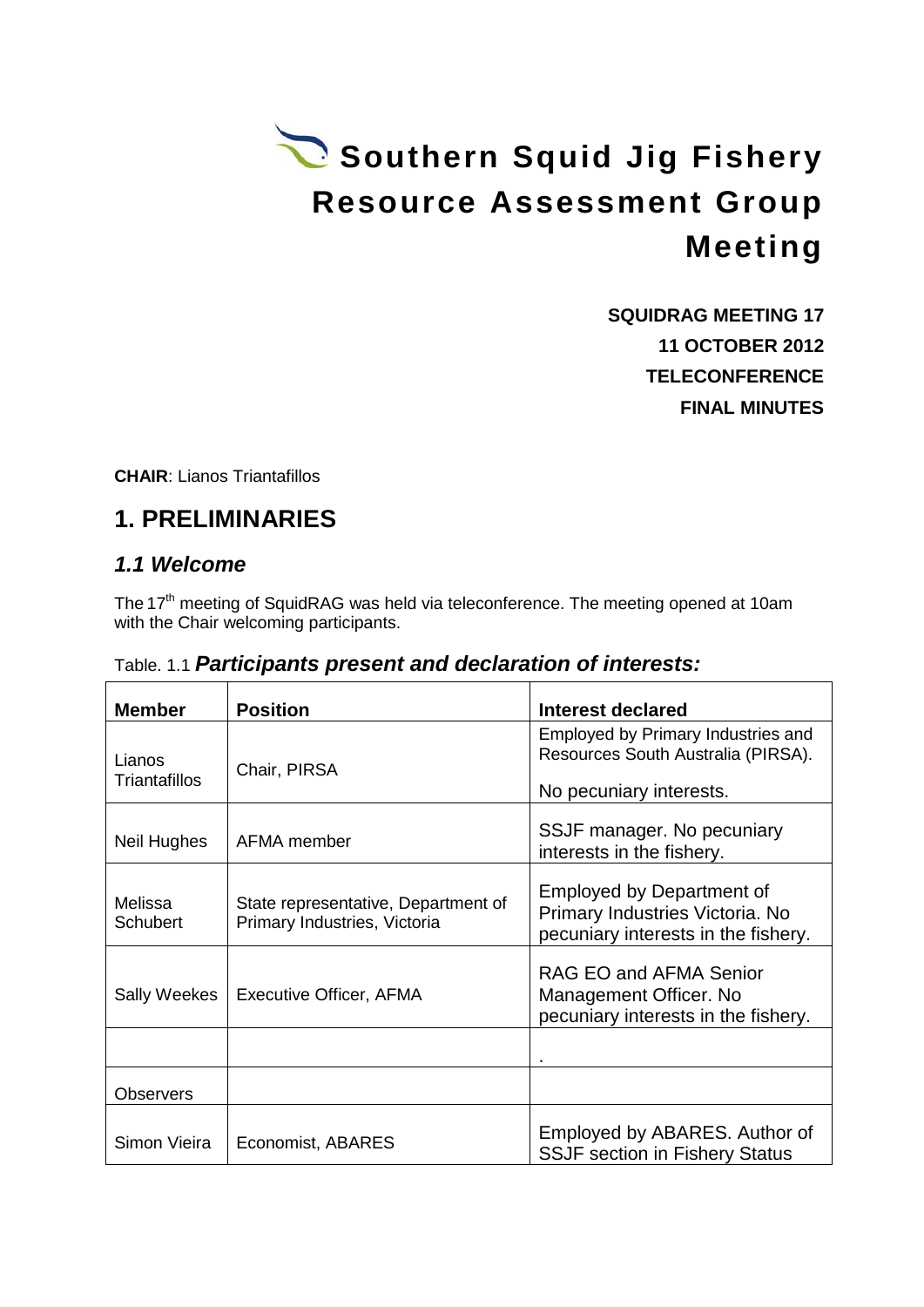|                    |                                                          | Report, general interest in<br>fisheries research including data-<br>poor fisheries. No pecuniary<br>interests in the fishery.                                               |
|--------------------|----------------------------------------------------------|------------------------------------------------------------------------------------------------------------------------------------------------------------------------------|
| <b>Corey Green</b> | Scientist, Department of Primary<br>Industries, Victoria | <b>Employed by Department of</b><br>Primary Industries Victoria.<br>Specific interest in squid research<br>but no current projects. No<br>pecuniary interests in the fishery |

#### **Apologies:**

| Louis Hatzimihalis    | Industry SquidRAG member, Commonwealth squid fishing<br>concession holder. |
|-----------------------|----------------------------------------------------------------------------|
| lan Rule              | Commonwealth squid fishing concession holder.                              |
| <b>Phil Sahlgvist</b> | SquidRAG science member, ABARES                                            |

Members noted that no industry members were present; however, it was agreed that the meeting should continue as industry had been given ample opportunity to attend. This included a letter to all SSJF holders from AFMA on 11 September 2012 informing them of the proposed SquidRAG and Economic meeting to be held in Portland. Only one industry member expressed an interest in attending the economic meeting, but not SquidRAG. Consequently the Portland meeting was cancelled.

When the date for the SquidRAG meeting was set, the industry member was unsure if they could attend due to other commitments. To obtain additional industry views for the meeting a second concession was contacted and agreed to participate. However, on the day, no members of industry were able to participate.

SquidRAG attendees noted there was a tight timeframe to get the TAE recommendation to SEMAC and subsequently to the AFMA Commission to ensure it was determined in time for the start of the fishing season on 1 January 2013 which made re-scheduling the SquidRAG meeting difficult.

**Action 17.1 AFMA to circulate the SquidRAG meeting summary, in particular the recommendation on the TAE for 2013, to the industry member for any comments to be provided with their advice.**

## *1.2 Declaration of Interests*

Participants declared their interests as documented in Table 1.1.

## *1.3 Adoption of Agenda*

The agenda was adopted with minor amendments to the order of items under Agenda Item 2. Items 2.2, 2.3 and 2.4 were discussed before 2.1.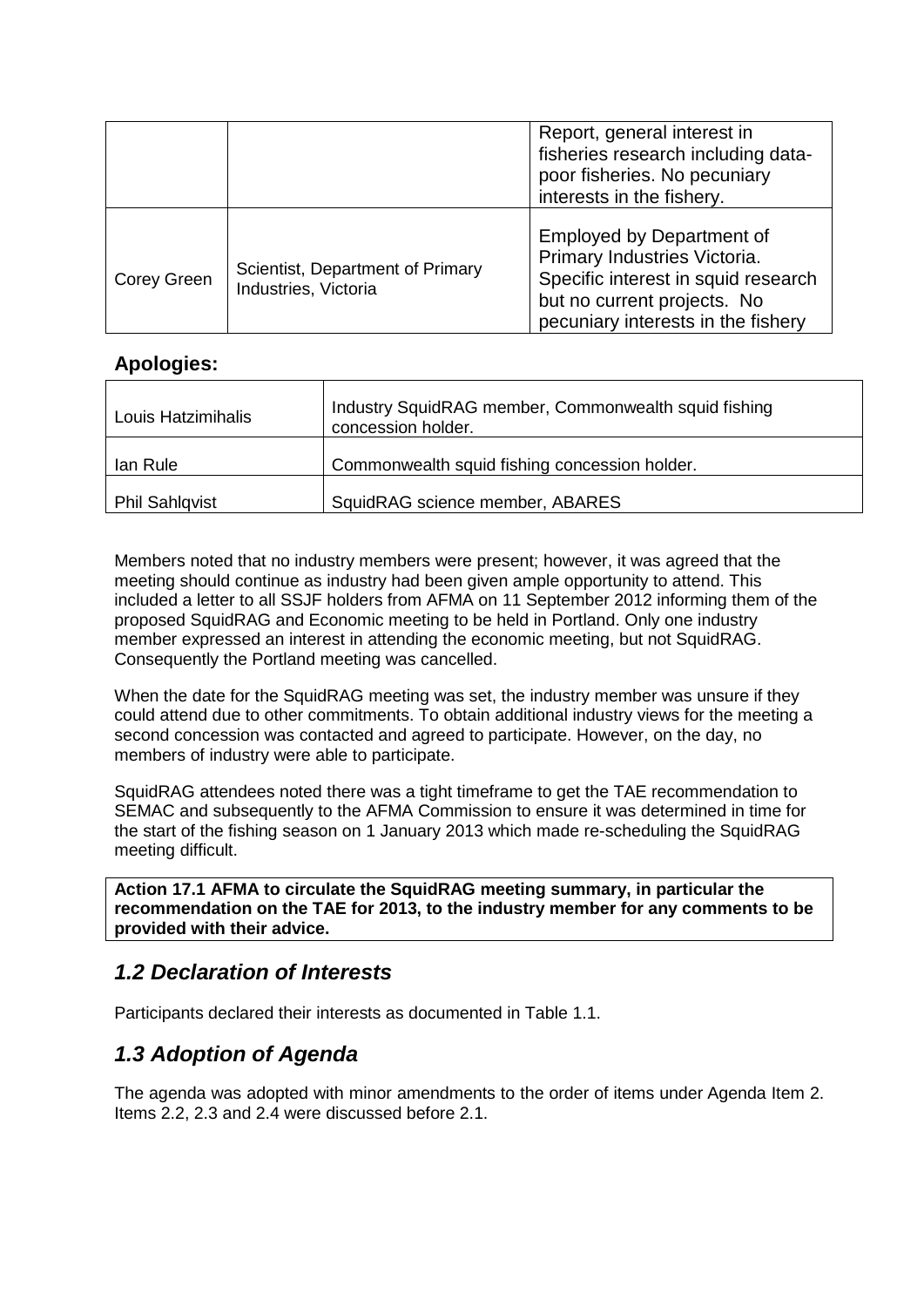| <b>Action No.</b> | <b>Action Required</b>                                                                                                                                                                                                                                                                                  | <b>Status</b>                                                                                                                                                                             |
|-------------------|---------------------------------------------------------------------------------------------------------------------------------------------------------------------------------------------------------------------------------------------------------------------------------------------------------|-------------------------------------------------------------------------------------------------------------------------------------------------------------------------------------------|
| SquidRAG 16.1     | AFMA to investigate a date in November for a face to<br>face meeting to review the Harvest Strategy.                                                                                                                                                                                                    | Ongoing. AFMA tried to<br>organise a meeting for<br>October 2012 however<br>it was cancelled due to<br>lack of interest from<br>industry. AFMA will<br>consider rescheduling<br>for 2013. |
| SquidRAG 16.2     | AFMA to circulate SSJF budget to RAG participants<br>when finalised                                                                                                                                                                                                                                     | Not completed. AFMA<br>will circulate the current<br>budget to members                                                                                                                    |
| SquidRAG 16.3     | AFMA to investigate a port visit and industry meeting<br>in November to discuss the industry proposal to<br>improve economic efficiency of the fishery. This is to<br>be coupled with a SquidRAG face to face meeting to<br>review the Harvest Strategy. AFMA to canvass<br>member's availability ASAP. | Ongoing. AFMA tried to<br>organise a meeting for<br>October 2012 however<br>it was cancelled due to<br>lack of interest from<br>industry. AFMA will<br>consider rescheduling<br>for 2013. |
| SquidRAG 16.4     | AFMA to investigate Corey Green from UTAS to<br>attend next SquidRAG face to face meeting to present<br>his PhD research on squid abundance and<br>environmental factors.                                                                                                                               | Ongoing. Corey was<br>scheduled to present at<br>the face to face in<br>Portland that was<br>subsequently<br>cancelled. Corey will be<br>invited to the next face<br>to face meeting.     |

#### *1.4 Actions Arising from previous meeting*

# **2. Business**

## *2.2 Managers Report*

Mr Hughes updated members on recent issues for AFMA with the key one being the use of large mid-water trawler in the Small Pelagic Fishery and the review of the *Fisheries Management Act 1991* as a result of this matter. Mr Hughes indicated the implication of the review was unlikely to have significant consequences for the SSJF. Mr Hughes also noted the ongoing reviews of Commonwealth Fisheries Harvest Strategy Policy and Commonwealth Bycatch Policy. Mr Hughes also noted a proposal in the Small Pelagic Fishery to allow jigging as an approved fishing method in that fishery. If approved, this might give squid jig operators an additional option to fish for mackerel outside the usual squid season.

# *2.3 Industry Report*

While no industry members were present to give an industry update, the Chair highlighted the point that fishing operations in the SSJF were linked to price they can get for their product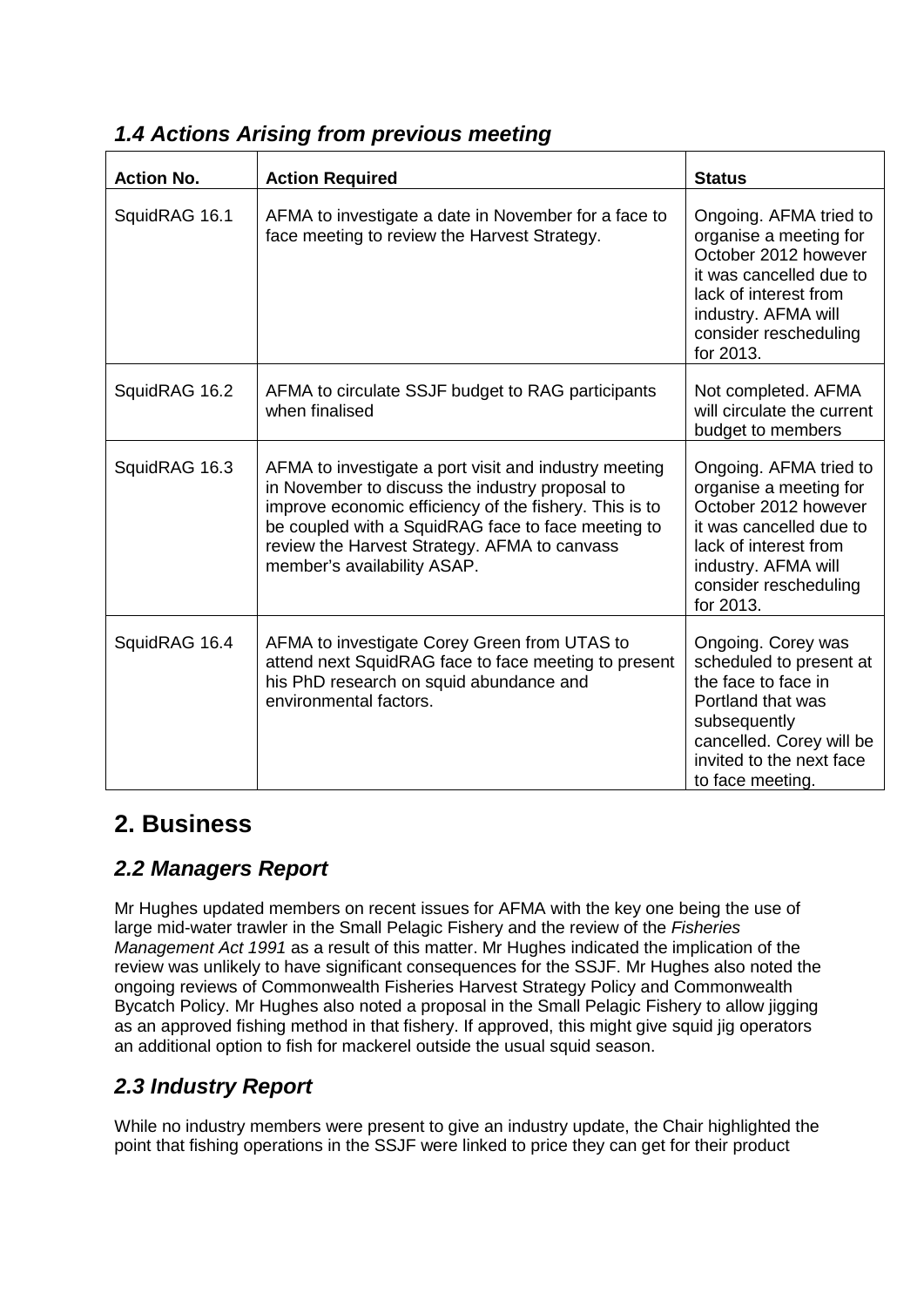from fish processors.. If squid fisheries in other parts of the world have a good season, the price decreases for Australian product and there is little incentive to go fishing. Australian operators are currently getting a relatively good price, \$3/kg for jig caught squid because squid fisheries such as the Falkland Islands have had a poor season. This has resulted in effort increasing in the fishery.

#### *2.4 Research report*

Dr Corey Green provided an overview of his recently completed work, report *Arrow Squid: Stock Variability, Fishing Techniques, Trophic Linkages – Facing the challenges.* Virtue P, Green C, Pethybridge H, Moltschaniwskyj, Wotherspoon S and Jackson G*. (2011) FRDC Final Report 206/12, 205pp.* Key findings were:

- Squid caught inshore by the jig fishery were larger, consisted of more males than females ratio and had a greater percentage of mature females than those caught in the offshore trawl fishery.
- Seasonal patterns in growth rates were similar for males and females in each location.
- Squid grew faster and larger and matured later in the cooler waters off Victoria than those from the warmer waters in the GAB.
- Squid hatch all year round with no distinct breeding season.
- There was little genetic differentiation between GAB and Victorian stocks.
- Increased fishing pressure on squid is likely to have positive effects on principle prey groups and a negative effect on predators (New Zealand fur seals and predatory fish).

Potential implications of this work for management are that the jig fishery tends to catch more mature females than the offshore trawl fishery which could become important if the stock was heavily fished, and that although size and growth rates vary between the two areas, genetically they are considered one stock.

Dr Green has agreed to provide a presentation on his work at the next face to face RAG meeting.

#### *2.1 TAE recommendation for 2013*

Members considered the background paper AFMA had circulated "Total Allowable Effort for the 2013 Season". This included including catch and effort data for the SSJF and the South East Trawl sector of the Southern and Eastern Scalefish and Shark Fishery. Total Squid catch by the Tasmania commercial sector was also considered (although it was not provided for current season due to its unavailability).

Key points:

- 1. In 2012, CPUE in the southern squid jig fishery and SE trawl fishery increased by 23% and 86% respectively. This is the second consecutive year that CPUE had increased in both the southern squid jig fishery and SE trawl fishery and suggests there are no sustainability concerns for this resource.
- 2. Catch in both fisheries has increased for last two years, but are still well below the trigger points of the Harvest Strategy for jig, trawl and combined catch.
- 3. Ecosystem impacts resulting from this fishery were considered minimal.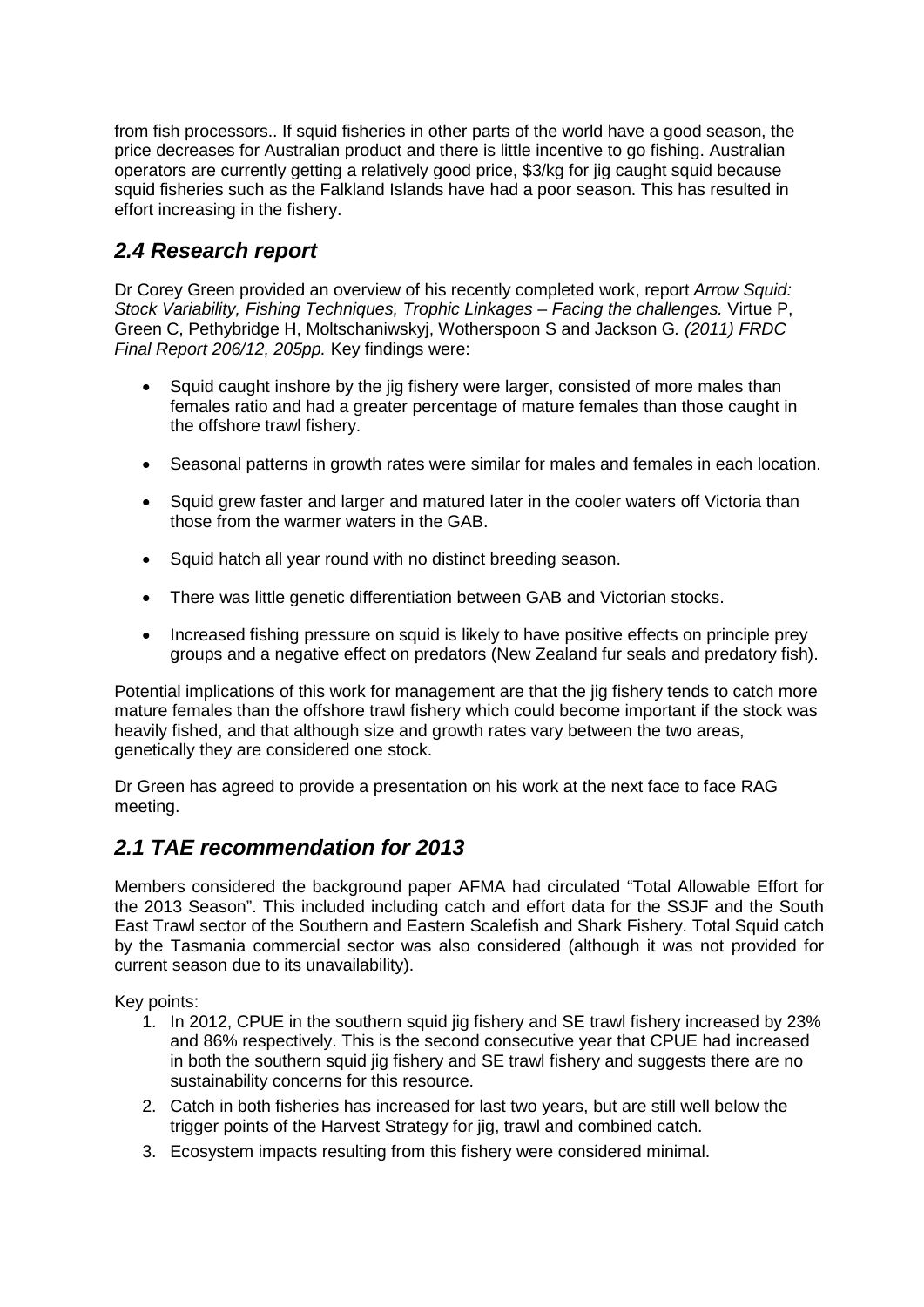- 4. Approximately only 10 of the 46 concession holders fished in 2012, suggesting a large amount of latent effort in this fishery. While this is not ideal, the cost of management is spread across a larger number of concession holders, reducing the average cost per concession holder.
- 5. In terms of the economic performance of the fishery, it is generally understood that the reason few operators in the SSJF fish is because of the high cost of fishing and low return. The RAG noted that AFMA had attempted to organise a meeting with industry, at the request of some operators, to discuss options for improving the economic efficiency of this fishery. However, due to limited interest from the rest of the industry, the meeting did not proceed. Until discussions can be held with industry about potential changes to the way the fishery is managed, the RAG were reluctant to recommend any changes to the fishery in this regard. Little else is known about the economic performance of the fishery.
- 6. The RAG noted the review of the Commonwealth Fisheries Harvest Strategy Policy will be finalised in March 2013 may provide some guidance on how to maximise the economic efficiency of highly variable fisheries such the SSJF.
- 7. Since there is no biological or economic reason to change the TAE, the RAG recommended that the TAE remain at the same level as 2012 at 560 juaning machines. The RAG also recommended the number of SFRs required to operate one machine should be set at 10 SFRs, the same as in 2012.

Given the absence of industry members at the meeting, it was agreed that AFMA would circulate RAG recommendations to the industry members for comment at the conclusion of the meeting (Action 17.1 identified under Agenda Item 1).

# **3. Other Business**

The RAG noted the email from ABARES member, Phil Sahlqvist (Attachment A), particularly the point that the deliberations of the RAG could be better documented. However, they agreed that without significant investment into the collection of more data a more rigorous assessment is not likely to be undertaken, particularly given the healthy status of the stock and poor economics of the fishery.

**Action 17.2 : RAG to consider the development of a stock assessment report to better document the stock assessment process and develop a research plan for squid. Timeframe – no set timeframe but logical to occur after the face to face meeting with industry as outcomes of that discussion are likely to feed into the process.**

The Chair thanked all participants for attending and closed the meeting.

**Meeting Closed at 9:45 am**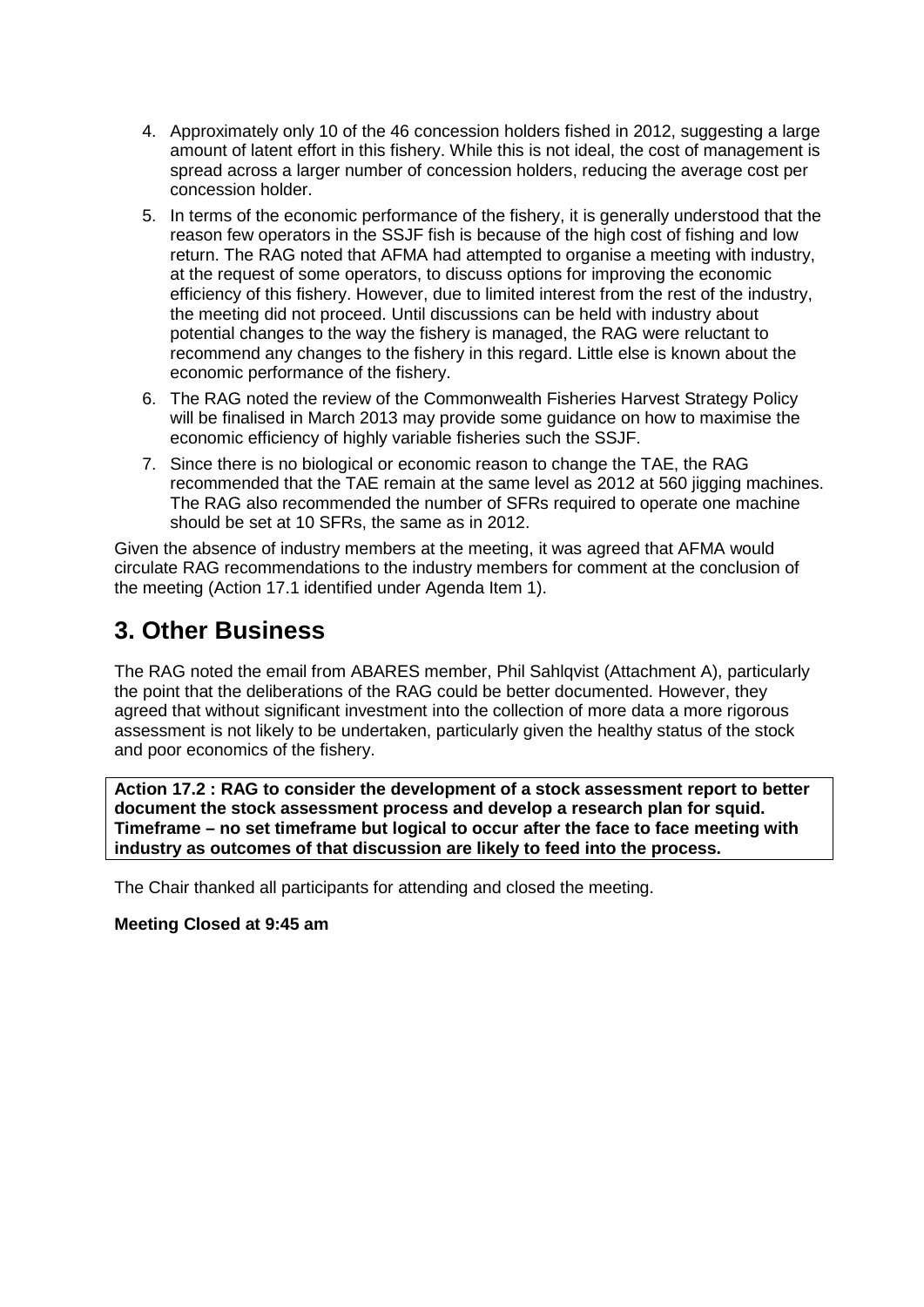| <b>Actions arising from previous SquidRAG meetings</b> |  |  |  |  |
|--------------------------------------------------------|--|--|--|--|
|--------------------------------------------------------|--|--|--|--|

| <b>Action No.</b> | <b>Action Required</b>                                                                                                                                                                                                                                                                                  | <b>Responsibility</b>                                       | <b>Status</b>                                                                                                                                                                           |
|-------------------|---------------------------------------------------------------------------------------------------------------------------------------------------------------------------------------------------------------------------------------------------------------------------------------------------------|-------------------------------------------------------------|-----------------------------------------------------------------------------------------------------------------------------------------------------------------------------------------|
| SquidRAG<br>15.2  | AFMA to canvass members for a date in 2011 for a<br>face to face meeting to review the Harvest Strategy.                                                                                                                                                                                                | <b>AFMA Manager</b>                                         | Ongoing, AFMA<br>organised a meeting<br>for October 2012 but<br>cancelled due to lack<br>of industry interest.                                                                          |
| SquidRAG<br>16.2  | AFMA to circulate SSJF budget to RAG participants<br>when finalised                                                                                                                                                                                                                                     | AFMA Manager, RAG<br>EO                                     | Not complete                                                                                                                                                                            |
| SquidRAG<br>16.3  | AFMA to investigate a port visit and industry meeting<br>in November to discuss the industry proposal to<br>improve economic efficiency of the fishery. This is to<br>be coupled with a SquidRAG face to face meeting to<br>review the Harvest Strategy. AFMA to canvass<br>member's availability ASAP. | AFMA RAG EO, RAG<br>industry members<br>and representatives | Ongoing, AFMA<br>organised a meeting<br>for October 2012 but<br>it was cancelled due<br>to lack of interest from<br>industry.                                                           |
| SquidRAG<br>16.4  | AFMA to investigate Corey Green from UTAS to<br>attend next SquidRAG face to face meeting to present<br>his PhD research on squid abundance and<br>environmental factors.                                                                                                                               | AFMA RAG EO with<br>assistance from<br>Melissa Shubert      | Ongoing, Cory had<br>been scheduled to<br>present at the face to<br>face meeting in<br>October 2012 that<br>was cancelled. Cory<br>has agreed to attend<br>when it is re-<br>scheduled. |

# **Actions arising from SquidRAG 17 – Current meeting**

| <b>Action No.</b> | <b>Action Required</b>                                                                                                                                                                                                                                                                                                                          | <b>Responsibility</b> | <b>Status</b>                |
|-------------------|-------------------------------------------------------------------------------------------------------------------------------------------------------------------------------------------------------------------------------------------------------------------------------------------------------------------------------------------------|-----------------------|------------------------------|
| Squid RAG 17.1    | AFMA to circulate the SquidRAG<br>meeting summary, in particular the<br>recommendation on the TAE for 2013,<br>to the industry member for any<br>comments to be provided with their<br>advice.                                                                                                                                                  | AFMA                  | Completed 11<br>October 2012 |
| SquidRAG 17.2     | RAG to consider the development of a<br>stock assessment report to better<br>document the stock assessment<br>process and develop a research plan<br>for squid. Timeframe - not set<br>timeframe but logical to occur after the<br>face to face meeting with industry as<br>outcomes of that discussion are likely<br>to feed into the process. | RAG                   |                              |